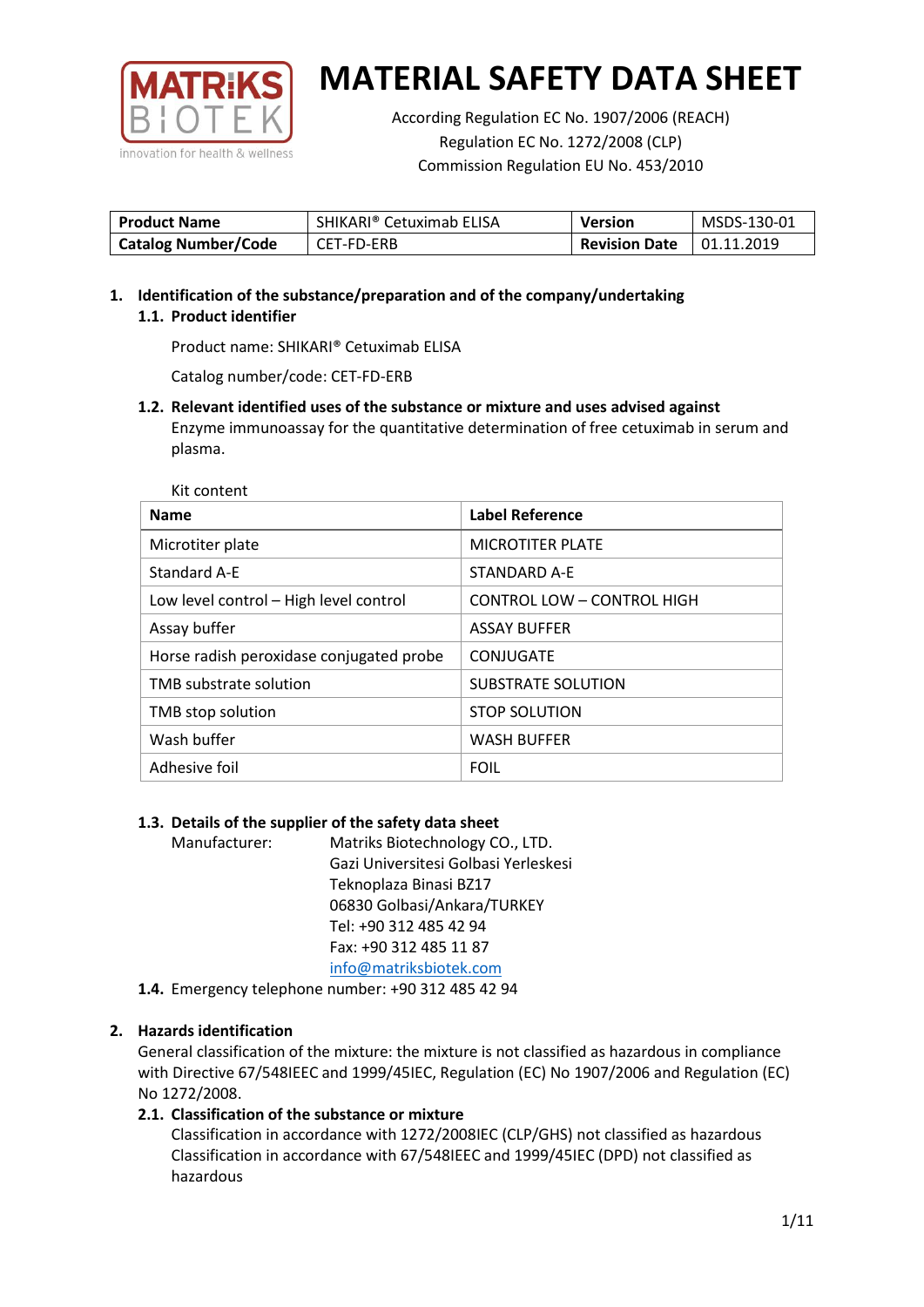

According Regulation EC No. 1907/2006 (REACH) Regulation EC No. 1272/2008 (CLP) Commission Regulation EU No. 453/2010

| <b>Product Name</b>        | SHIKARI® Cetuximab ELISA | <b>Version</b>       | MSDS-130-01       |
|----------------------------|--------------------------|----------------------|-------------------|
| <b>Catalog Number/Code</b> | CET-FD-ERB               | <b>Revision Date</b> | $\mid$ 01.11.2019 |

### **2.2. Label elements**

This product is not under labelling according to Regulation (EC) n. 1272/2008

# **2.3. Other hazards**

Results of PBT and vPvB assessment: The substances in the mixture do not meet the PBT/vPvB criteria according to REACH (content <0,1% w/w), annex XIII; the substances in the mixture are not included in the Candidate List of SVHC.

**Note:** This product is intended for laboratory use by professional uses only. Use appropriate personal protective equipment while working with the reagents provided.

# **3. Composition/information on ingredients**

### **3.1. Substances**

| <b>Stop Solution</b>               |                                                                                                                           |
|------------------------------------|---------------------------------------------------------------------------------------------------------------------------|
| Ingredient                         | Hydrochloric Acid (HCL) Index No. 017-002-01-X                                                                            |
| CAS No (EC No)                     | 7647-01-0(231-595-7)                                                                                                      |
| Containing Conc. (%)               | <5,0* (Dilution is not classified as hazardous<br>according to the European Regulation<br>67/548/EEC and 1272/2008/EC)    |
| form)                              | Classification according to regulation (EC) No 1272/2008 (CLP) (related to the concentrated                               |
| Hazard Class and Category Codes(s) | Skin Corr. 1B STOT SE 3                                                                                                   |
| Hazard Statement Code(s)           | H314, H335                                                                                                                |
| Pictogram, Signal Word Code(s)     | GHS05, GHS07, Dgr                                                                                                         |
| Specific Conc. Limits, M-factors   | Skin Corr. 1B; H314: C≥25%<br>Skin Irrit. 2; H315: 10%≤C<25 %<br>Eye Irrit. 2, H319: 10%≤C<25 %<br>STOT SE 3; H355: C≥10% |
| Directive 67/548/EEC               | C; R34-37: C≥25%<br>Xi; R36/37/38: 10%≤C<25%                                                                              |

### **3.2. Mixtures**

| <b>Standards, Controls, Assay Buffer</b> |                                                                                                                           |
|------------------------------------------|---------------------------------------------------------------------------------------------------------------------------|
| Ingredient                               | Sodium Azide Index no. 011-004-00-7                                                                                       |
| CAS No (EC No)                           | 26628-22-8 (247-852-1)                                                                                                    |
| Containing Conc. (%)                     | <0,001 % (Dilution is not classified as hazardous<br>according to the European Regulation<br>67/548/EEC and 1272/2008/EC) |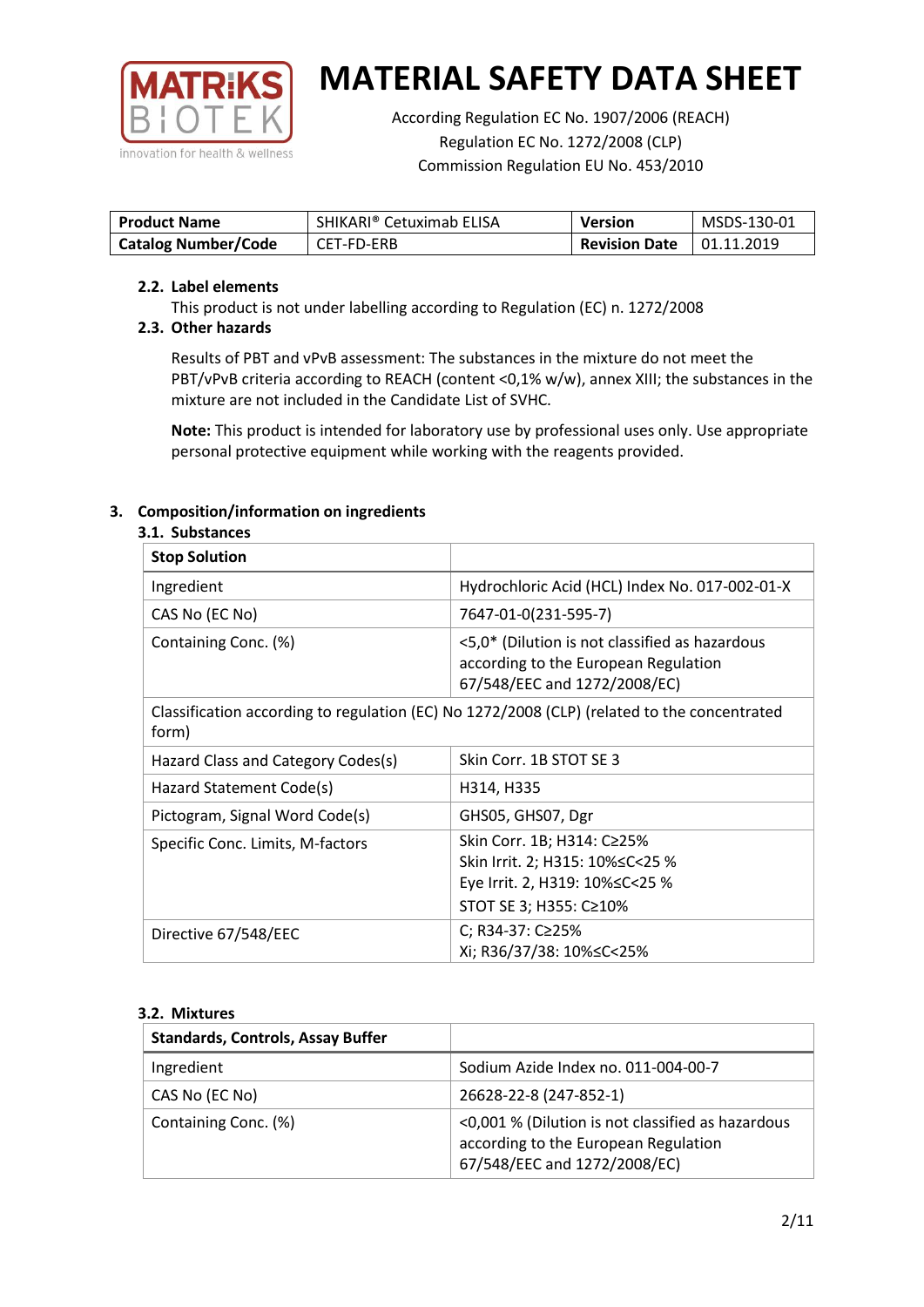

According Regulation EC No. 1907/2006 (REACH) Regulation EC No. 1272/2008 (CLP) Commission Regulation EU No. 453/2010

| <b>Product Name</b>        | SHIKARI® Cetuximab ELISA | Version              | MSDS-130-01 |
|----------------------------|--------------------------|----------------------|-------------|
| <b>Catalog Number/Code</b> | CET-FD-ERB               | <b>Revision Date</b> | 01.11.2019  |

| Classification according to regulation (EC) No 1272/2008 (CLP) (related to the concentrated<br>form) |                              |  |  |  |
|------------------------------------------------------------------------------------------------------|------------------------------|--|--|--|
| Hazard Class and Category Codes(s)                                                                   | Acute Tox. 2 (oral)          |  |  |  |
|                                                                                                      | Acute Tox. 1 (dermal)        |  |  |  |
|                                                                                                      | STOT RE 2                    |  |  |  |
|                                                                                                      | Acute Aquatic 1              |  |  |  |
|                                                                                                      | <b>Aquatic Chronic 1</b>     |  |  |  |
| Hazard Statement Code(s)                                                                             | H300, H310, H373, H400, H410 |  |  |  |
| Pictogram, Signal Word Code(s)                                                                       | GHS06, GHS08, GHS09          |  |  |  |
| Specific Conc. Limits, M-factors                                                                     | M-Factor-Aquatic Acute:1     |  |  |  |
| Directive 67/548/EEC                                                                                 | R23/24/25-36/37/38-50/53     |  |  |  |

| Conjugate                          |                                                                                                                                                  |
|------------------------------------|--------------------------------------------------------------------------------------------------------------------------------------------------|
| Ingredient                         | Proclin 150 Index no. 613-167-00-5                                                                                                               |
|                                    | Proclin 150 is a mixture of substances of the<br>components, 5-Chloro-2-methyl-4-isothiazolin-3-<br>one and 2-Methyl-2H -isothiazol-3-one (3:1). |
| CAS No (EC No)                     | 55965-84-9                                                                                                                                       |
| Containing Conc. (%)               | <0,0015% (Dilution is not classified as hazardous<br>according to the European Regulation<br>67/548/EEC and 1272/2008/EC)                        |
| form)                              | Classification according to regulation (EC) No 1272/2008 (CLP) (related to the concentrated                                                      |
| Hazard Class and Category Codes(s) | Acute Tox. 3                                                                                                                                     |
|                                    | Skin Corr. 1B                                                                                                                                    |
|                                    | Skin Sens. 1                                                                                                                                     |
|                                    | <b>Acute Aquatic 1</b>                                                                                                                           |
|                                    | Aquatic Chronic 1                                                                                                                                |
| Hazard Statement Code(s)           | H301, H311, H314, H317, H331, H400, H410                                                                                                         |
| Pictogram, Signal Word Code(s)     | GHS05, GHS07, GHS09                                                                                                                              |
| Specific Conc. Limits, M-factors   | ≥0,6%: Skin Corr. 1B, H314                                                                                                                       |
|                                    | 0,06 - < 0,6%: Skin Irrit. 2, H315                                                                                                               |
|                                    | 0,06 - < 0,6 %: Eye Irrit. 2, H319                                                                                                               |
|                                    | ≥0,0015 %: Skin Sens. 1, H317                                                                                                                    |
|                                    | M-Factor - Aquatic Acute: 10                                                                                                                     |
| Directive 67/548/EEC               | T; N R:23/24/25-34-35-50/53                                                                                                                      |
|                                    | S: (2-)26-28-36/37/39-45-60-61                                                                                                                   |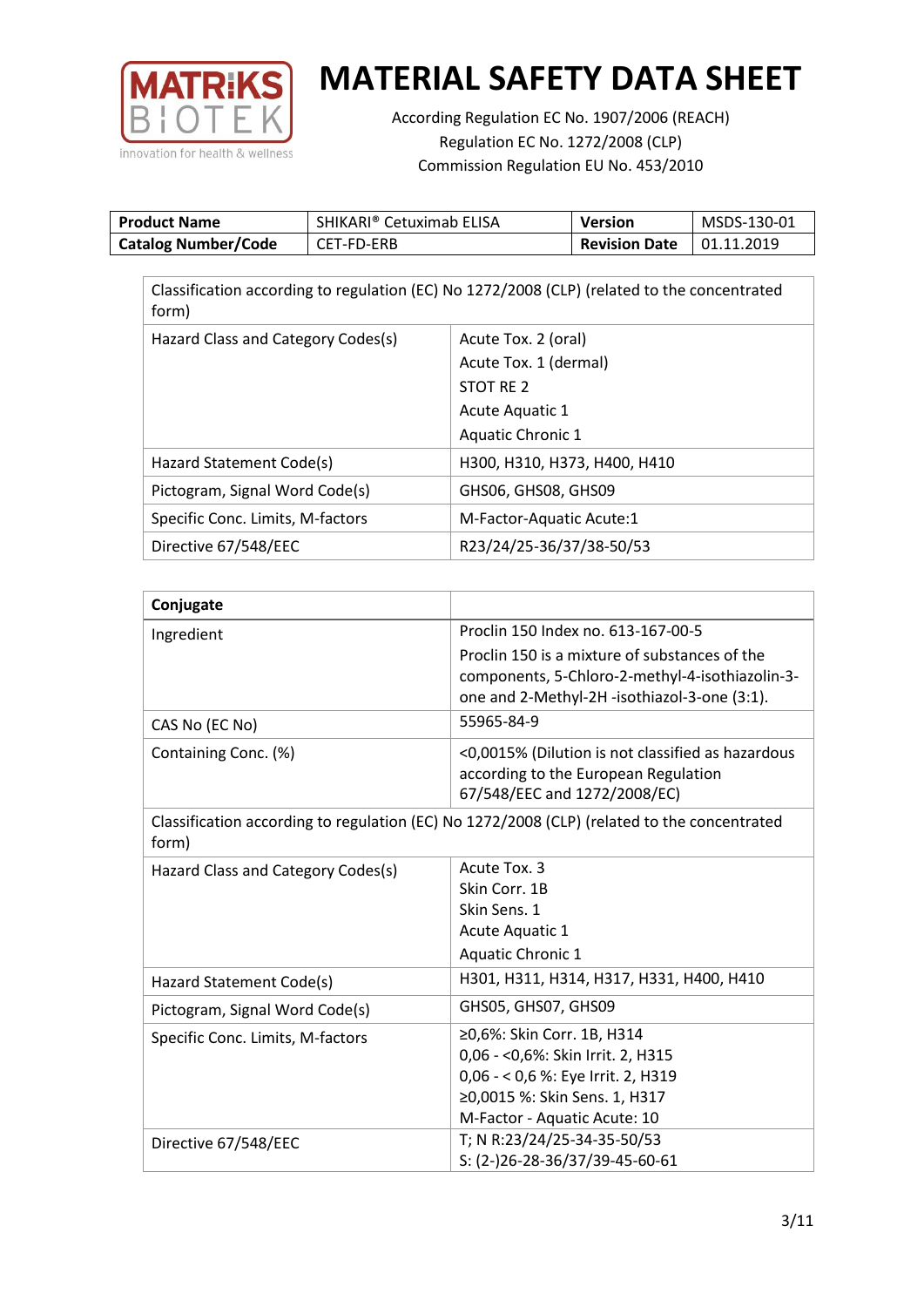

According Regulation EC No. 1907/2006 (REACH) Regulation EC No. 1272/2008 (CLP) Commission Regulation EU No. 453/2010

| <b>Product Name</b>        | SHIKARI® Cetuximab ELISA | Version              | MSDS-130-01       |
|----------------------------|--------------------------|----------------------|-------------------|
| <b>Catalog Number/Code</b> | CET-FD-ERB               | <b>Revision Date</b> | $\mid$ 01.11.2019 |

### **4. First-aid measures**

# **4.1. Description of first aid measures**

General advice: No special measures required. Consult physician in case of complaints. If inhaled: Supply fresh air.

In case of skin contact: Immediately flush skin with plenty of water. Cold water may be used. Remove contaminated clothing and shoes.

In case of eye contact: Check for and remove any contact lenses. Immediately flush eyes with plenty of water for at least 15 minutes. Cold water may be used. If swallowed: Rinse mouth with plenty of water

# **4.2. Most important symptoms and effects, both accurate and delayed**

There are no hazards under normal use conditions. Direct contact with eyes may cause slight and temporary irritation. Swallowing of larger amounts may lead to stomachache, vomiting or diarrhea.

### **4.3. Indication of any immediate medical attention and special treatment needed** No specific therapy known. Use supportive and symptomatic treatment.

### **5. Fire-fighting measures**

# **5.1. Extinguishing media**

Suitable extinguishing media: Water spray, alcohol resistant foam, dry-powder, carbon dioxide

Unsuitable extinguishing media: Direct water stream

#### **5.2. Special hazards arising from the substance mixture** To the best of our knowledge, no special hazards can be defined

**5.3. Advice for fire-fighters** No data available.

### **6. Accidental release measures**

- **6.1. Personal precautions, protective equipment and emergency procedures** Wear appropriate protective gloves and clothes.
- **6.2. Environmental precautions** Dilute with plenty of water. Do not allow to enter sewers/surface or ground water.

### **6.3. Methods and materials for containment and cleaning up**

Absorb with liquid-binding material (sand, diatomite, acid binders, universal binders, sawdust).

**6.4. Reference to other sections** For personal protection see section 8. For disposal see section 13.

### **7. Handling and storage**

# **7.1. Precautions for safe handling**

Use all reagents in accordance with the relevant package insert provided with the product.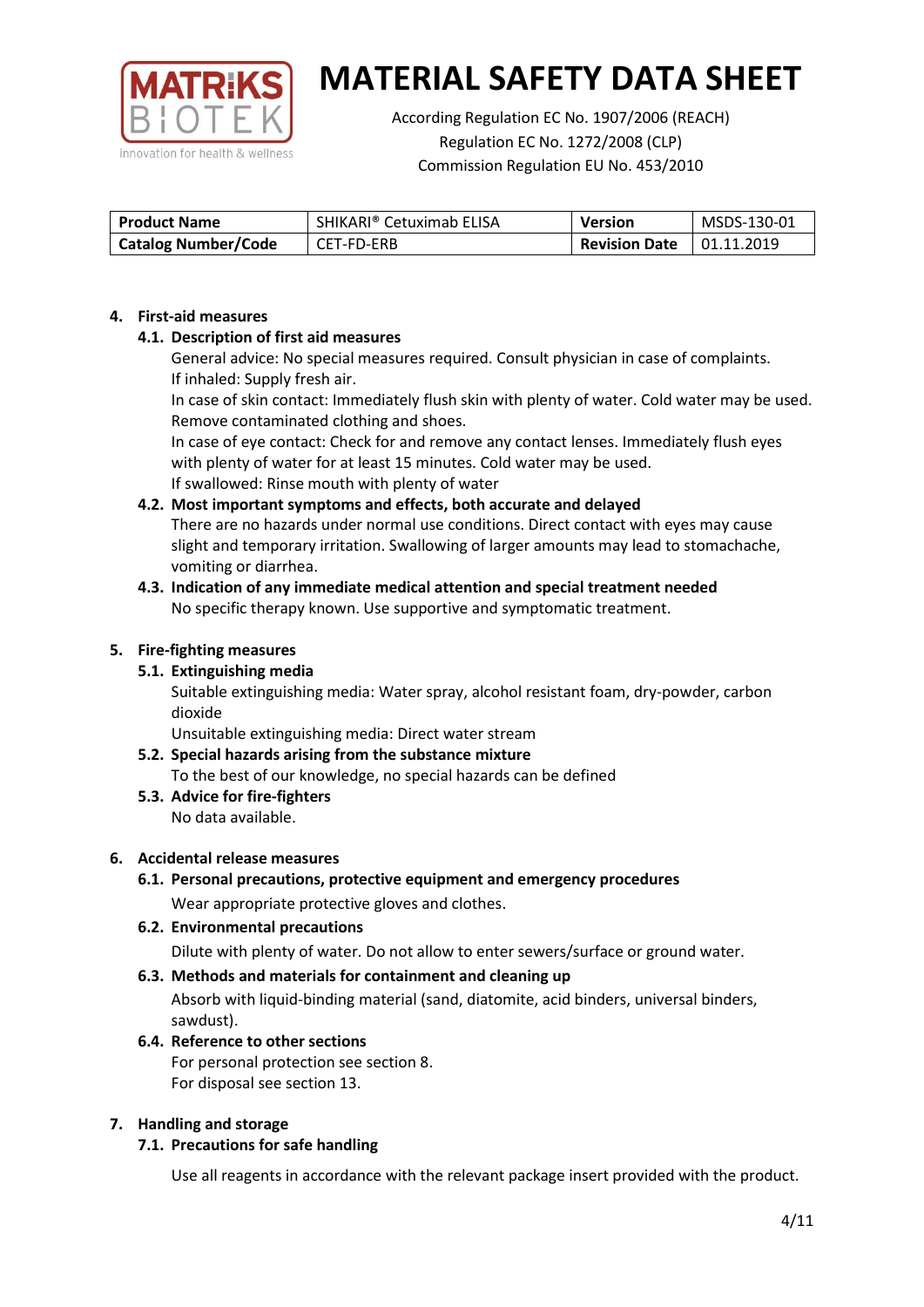

According Regulation EC No. 1907/2006 (REACH) Regulation EC No. 1272/2008 (CLP) Commission Regulation EU No. 453/2010

| <b>Product Name</b>        | SHIKARI® Cetuximab ELISA | <b>Version</b>                    | MSDS-130-01 |
|----------------------------|--------------------------|-----------------------------------|-------------|
| <b>Catalog Number/Code</b> | CET-FD-ERB               | <b>Revision Date</b>   01.11.2019 |             |

Do not smoke, eat, drink or apply cosmetics in areas where kit reagents are handled. Wear disposable latex gloves when handling reagents.

Never pipet by mouth and avoid contact of reagents and specimens with skin and mucous membranes.

Handling should be done in accordance with the procedures defined by an appropriate national biohazard safety guideline or regulation.

Use all reagents in accordance with the relevant package insert provided with the product.

# **7.2. Conditions for safe storage, including any incompatibilities**

Store in tightly closed original packages or appropriately labeled alternate vessels. Store in dry, bunded areas. Keep away from direct sunlight and heat sources. Recommended storage temperature: 10-30°C (shipment), 2-8°C (long term storage). Protect from freezing. Keep away from food and drinks. Keep away from acids and heavy metals. Keep out of the reach of children.

# **7.3. Specific end uses**

For EU diagnostic product.

For the rest of the world "Research use only".

# **8. Exposure controls/personel protection**

# **8.1. Control parameters**

Indicative occupational exposure limit ES (2000/39IEC, Directive 2006/15IEC and Directive 2009/161IEC):

| <b>CAS</b> | <b>Substance</b> | Indicative occupational exposure limit |                      |
|------------|------------------|----------------------------------------|----------------------|
|            | name             |                                        |                      |
| 26628-22-8 | Sodium Azide     | OEL mean (time-weighted 8 h):          | $0,1 \text{ mg/m}^3$ |
|            |                  | OEL short term (LS min):               | 0,3                  |
|            |                  | Notation: Skin                         |                      |

National work-place occupational exposure limits (only selected lands are displayed):

| <b>CAS</b> | <b>Substance</b> | <b>Occupational exposure limits</b>     |                       |
|------------|------------------|-----------------------------------------|-----------------------|
|            | name             |                                         |                       |
| 26628-22-8 | Sodium Azide     | Turkey                                  |                       |
|            |                  | PEL:                                    | $0,1 \text{ mg/m}^3$  |
|            |                  | NPEL-P:                                 | 0,3 mg/m <sup>3</sup> |
|            |                  | D - absorb through skin                 |                       |
|            |                  | I – irritating to mucosa (eye, airways) |                       |
|            |                  | and skin                                |                       |
|            |                  | Government Regulation no.               |                       |
|            |                  | 361/2007 Coll.                          |                       |
|            |                  | Slovakia                                |                       |
|            | NPEL mean:       | $0,1 \text{ mg/m}^3$                    |                       |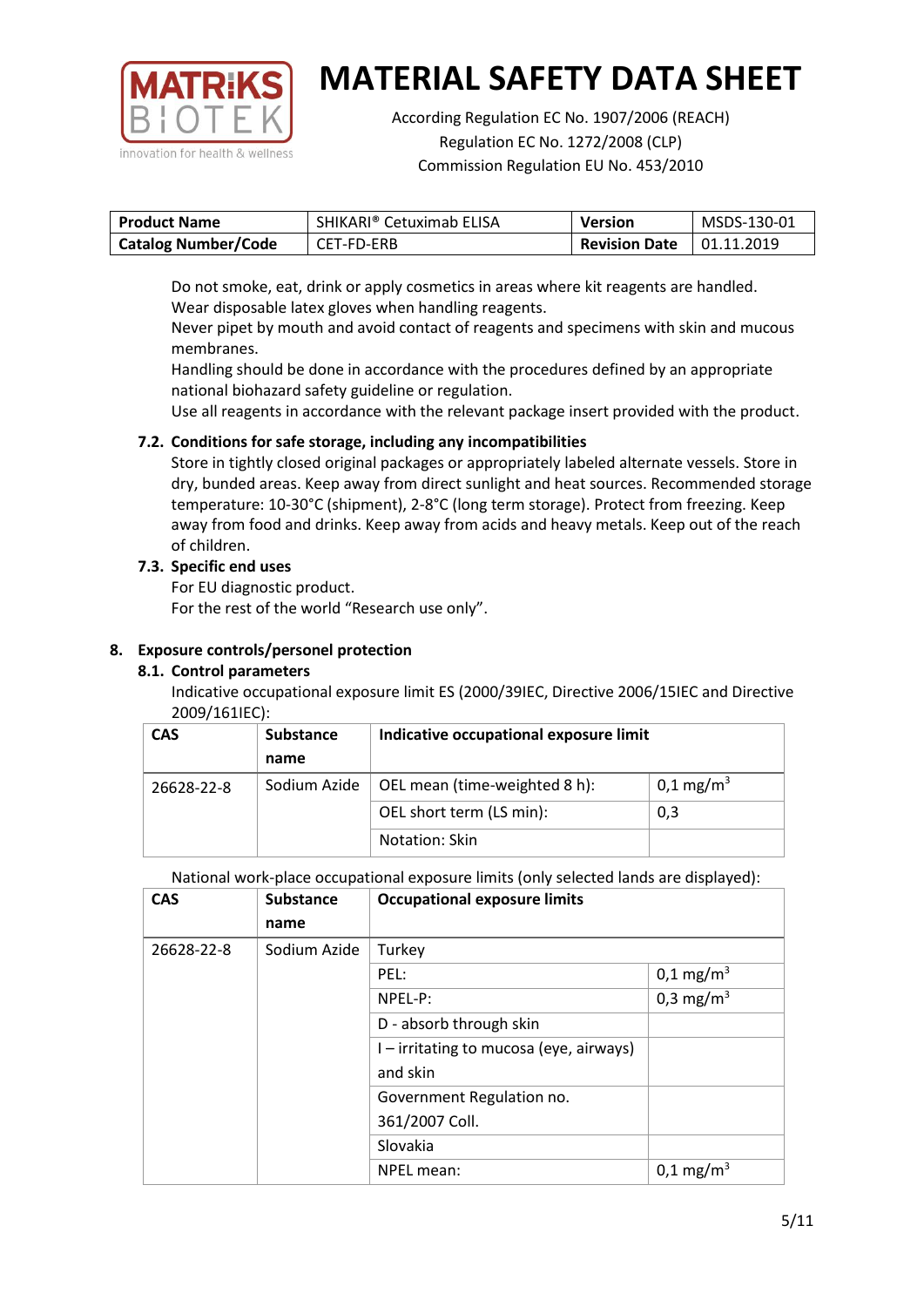

According Regulation EC No. 1907/2006 (REACH) Regulation EC No. 1272/2008 (CLP) Commission Regulation EU No. 453/2010

| <b>Product Name</b>        | SHIKARI® Cetuximab ELISA | Version              | MSDS-130-01 |
|----------------------------|--------------------------|----------------------|-------------|
| <b>Catalog Number/Code</b> | CET-FD-ERB               | <b>Revision Date</b> | 01.11.2019  |

| NPEL short-term:                | 0,3 mg/m <sup>3</sup> |
|---------------------------------|-----------------------|
| Note K: absorbed through skin   |                       |
| Regulation 300/2007 Coll. (SK), |                       |
| Appendix 1                      |                       |
| Germany                         |                       |
| AGW - time weighted mean:       | 0,2 mg/m <sup>3</sup> |
| Short-term factor:              | 2(1)                  |
| 1RGS-900                        |                       |
| United Kingdom                  |                       |
| TWA:                            | $0,1 \text{ mg/m}^3$  |
| STEL:                           | 0,3 mg/m <sup>3</sup> |
| France                          |                       |
| TWA:                            | $0,1 \text{ mg/m}^3$  |
| STEL:                           | 0,3 mg/m <sup>3</sup> |

### Other recommended values: not set

| <b>CAS</b> | Substance name   OEL - equivalents |   |
|------------|------------------------------------|---|
|            | $\overline{\phantom{0}}$           | - |

### Indicative biological limits (Turkey, *432/2003* Coll.): not set

| Substance | Evaluated as | Limit values             |
|-----------|--------------|--------------------------|
|           | -            | $\overline{\phantom{0}}$ |

DNEL: not available for the mixture. PNEC: not available for the mixture.

### **8.2. Exposure controls**

General hygiene directives should be considered.

Keep away from food stuffs and beverages. Wash hands before breaks and at the end of the working day

### **Personal protective equipment:**

| <b>Respiratory protection:</b> | Not required                                                      |
|--------------------------------|-------------------------------------------------------------------|
| Skin protection                | Protective gloves of nitrile or nature latex, satisfying the norm |
|                                | <b>DIN EN 455</b>                                                 |
| Eye/Face protection            | Safety glasses with side shields confirming to EN 166 (EN),       |
|                                | NIOSH (US)                                                        |
| Body protection                | Impenetrable protective clothing                                  |

# **9. Physical and chemical properties**

**9.1. Information on basic physical and chemical properties**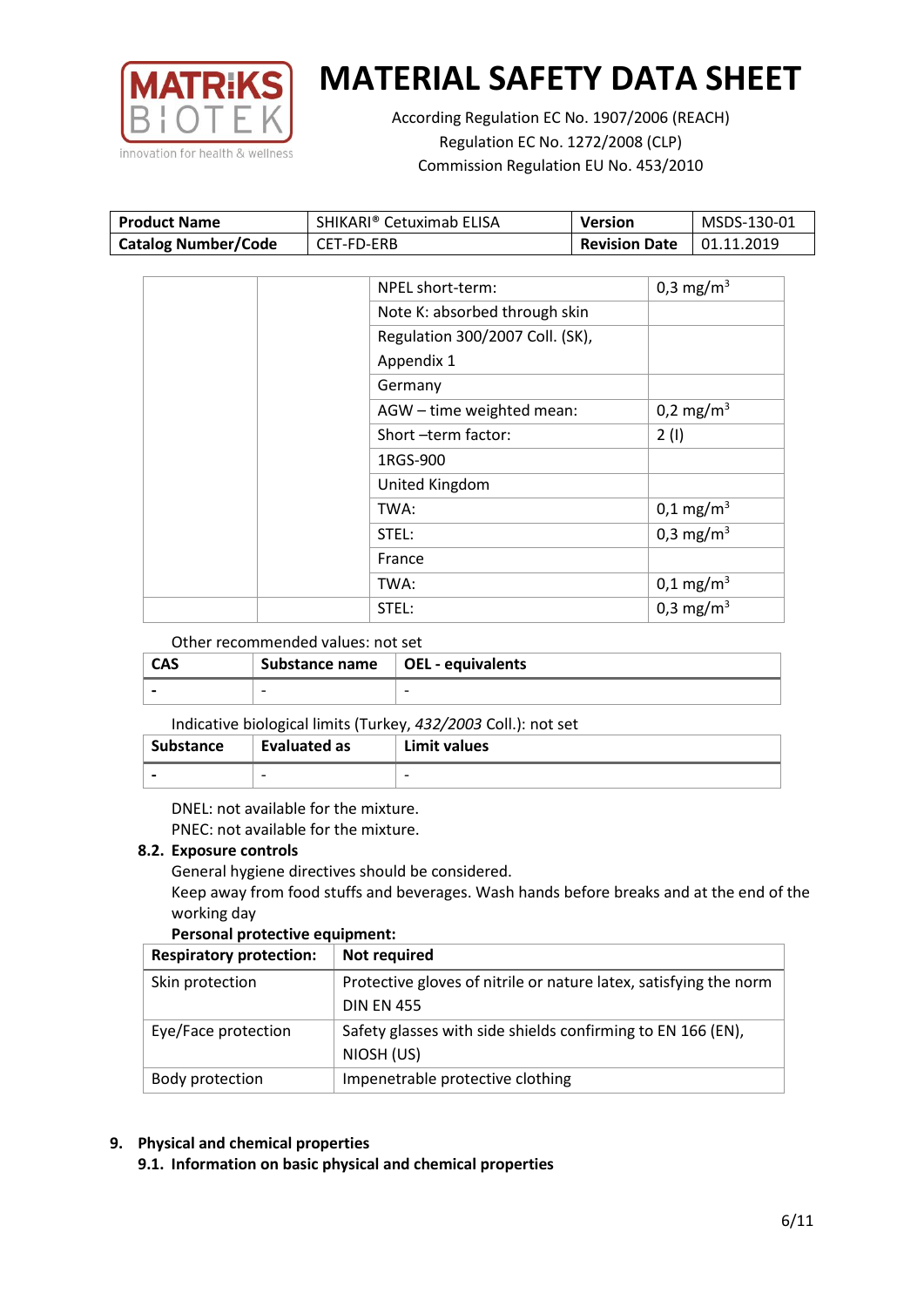

According Regulation EC No. 1907/2006 (REACH) Regulation EC No. 1272/2008 (CLP) Commission Regulation EU No. 453/2010

| <b>Product Name</b>        | SHIKARI® Cetuximab ELISA | <b>Version</b>       | MSDS-130-01 |
|----------------------------|--------------------------|----------------------|-------------|
| <b>Catalog Number/Code</b> | CET-FD-ERB               | <b>Revision Date</b> | 01.11.2019  |

| <b>COMPONENT</b>       | <b>APPEARANCE</b> | <b>ODOR</b>     | pH             |
|------------------------|-------------------|-----------------|----------------|
| Microtiter plate       | Solid, white      | <b>Odorless</b> | Not applicable |
| Standards and controls | Liquid, colorless | <b>Odorless</b> | $7,4 \pm 0,05$ |
| Conjugate              | Liquid, red       | <b>Odorless</b> | $7,4 \pm 0,05$ |
| Assay buffer           | Liquid, blue      | <b>Odorless</b> | $7,4 \pm 0,05$ |
| Substrate solution     | Liquid, colorless | <b>Odorless</b> | $3,6 - 3,8$    |
| Stop solution          | Liquid, colorless | <b>Odorless</b> | $<$ 1          |
| Wash buffer            | Liquid, colorless | <b>Odorless</b> | $7,4 \pm 0,05$ |

| <b>For All Components</b>                    |                                              |  |
|----------------------------------------------|----------------------------------------------|--|
| Odor threshold                               | No data available                            |  |
| Melting point/freezing point                 | No data available                            |  |
| Initial boiling point and range              | No data available                            |  |
| Flash point                                  | No data available                            |  |
| Evaporation rate                             | No data available                            |  |
| Flammability (solid, gas)                    | No data available                            |  |
| Upper/lower flammability or explosive limits | No data available                            |  |
| Vapour pressure                              | No data available                            |  |
| Vapour density                               | No data available                            |  |
| Relative density                             | No data available                            |  |
| Solubility(ies)                              | Fully miscible                               |  |
| Partition coefficient: n-octanol water       | No data available                            |  |
| Auto-ignition temperature                    | Product is not self-igniting                 |  |
| Decomposition temperature                    | No data available                            |  |
| Viscosity                                    | No data available                            |  |
| <b>Explosive properties</b>                  | Product does not present an explosion hazard |  |
| Oxidizing properties                         | No data available                            |  |

### **9.2. Other information**

No other information available.

### **10. Stability and reactivity**

### **10.1. Reactivity**

Not reactive under normal conditions of storage and manipulation. Sodium azide has been reported to form lead or copper azide in laboratory plumbing (heavy metals) which may explode on percussion. Treatment of sodium azide with strong acids gives hydrazoic acid, which is also extremely toxic.

### **10.2. Chemical stability**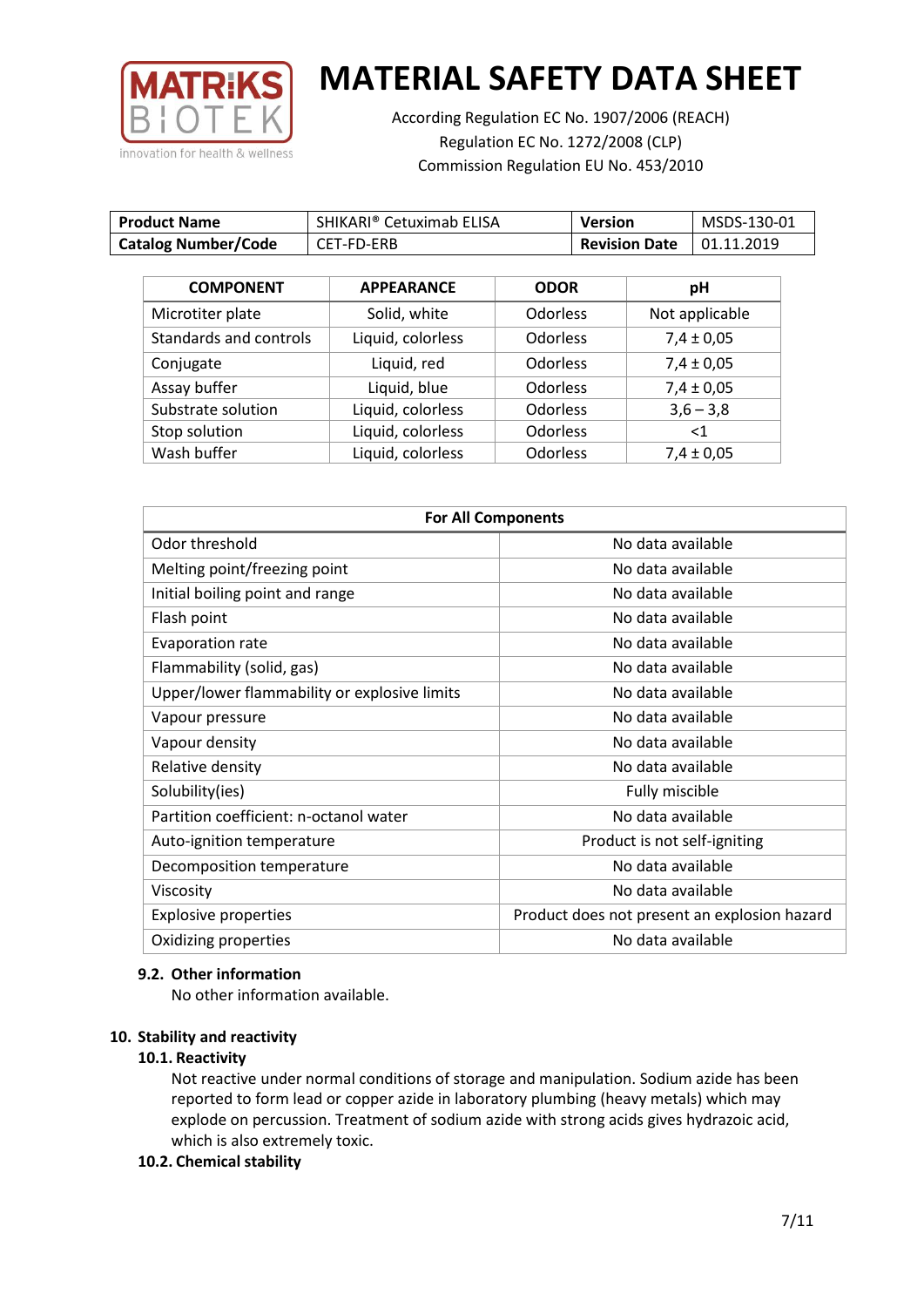

According Regulation EC No. 1907/2006 (REACH) Regulation EC No. 1272/2008 (CLP) Commission Regulation EU No. 453/2010

| <b>Product Name</b>        | SHIKARI® Cetuximab ELISA | <b>Version</b>                       | MSDS-130-01 |
|----------------------------|--------------------------|--------------------------------------|-------------|
| <b>Catalog Number/Code</b> | CET-FD-ERB               | <b>Revision Date</b> $\,$ 01.11.2019 |             |

Mixture is chemically stable under normal conditions of storage and manipulation. Overheating may cause thermal decomposition.

# **10.3. Possibility of hazardous reactions**

Sodium azide has been reported to form lead or copper azide in laboratory plumbing (heavy metals) which may explode on percussion.

### **10.4. Conditions to avoid**

Stable under normal conditions. Keep away from direct sunlight and heat sources. Do not mix with strong acids and heavy metals.

### **10.5. Incompatible materials**

Strong acids, heavy metals, halogenated hydrocarbons.

# **10.6. Hazardous decomposition products**

Material does not decompose at ambient temperatures. Incomplete combustion and thermolysis may produce toxic, irritating and flammable decomposition products (such as carbon monoxide, carbon dioxide, sooth, aldehydes and other products of organic compounds decomposition, sulfur / nitrogen oxides).

### **11. Toxicological information**

### **11.1. Information on toxicological effects**

### **11.1.1. Acute toxicity**

Based on available data, the classification criteria are not met. Based on composition, the mixture has low acute toxicity and no adverse effects for human health are expected under applicable conditions of exposure sodium azide.

# **11.1.2. Skin corrosion/irritation**

Based on available data, the classification criteria are not met. Prolonged or repeated skin contact may cause mild irritation and dermatitis (skin inflammation). However, these effects do not required classification

# **11.1.3. Serious eye damage/irritation**

Based on available data, the classification criteria are not met. Direct contact with eyes may cause slight and temporary irritation. However, these effects do not required classification

### **11.1.4. Respiratory or skin sensitization**

Based on available data, the classification criteria are not met. Compounds have no sensitization effects.

# **11.1.5. Germ cell mutagenicity**

Based on available data, the classification criteria are not met. Compounds have no potential for mutagenic activity.

# **11.1.6. Carcinogenicity**

Based on available data, the classification criteria are not met. Compounds have no potential for carcinogenic activity.

### **11.1.7. Reproductive toxicity**

Based on available data, the classification criteria are not met. Compounds have no potential for reproductive toxicity.

### **11.1.8. STOT-single exposure**

Based on available data, the classification criteria are not met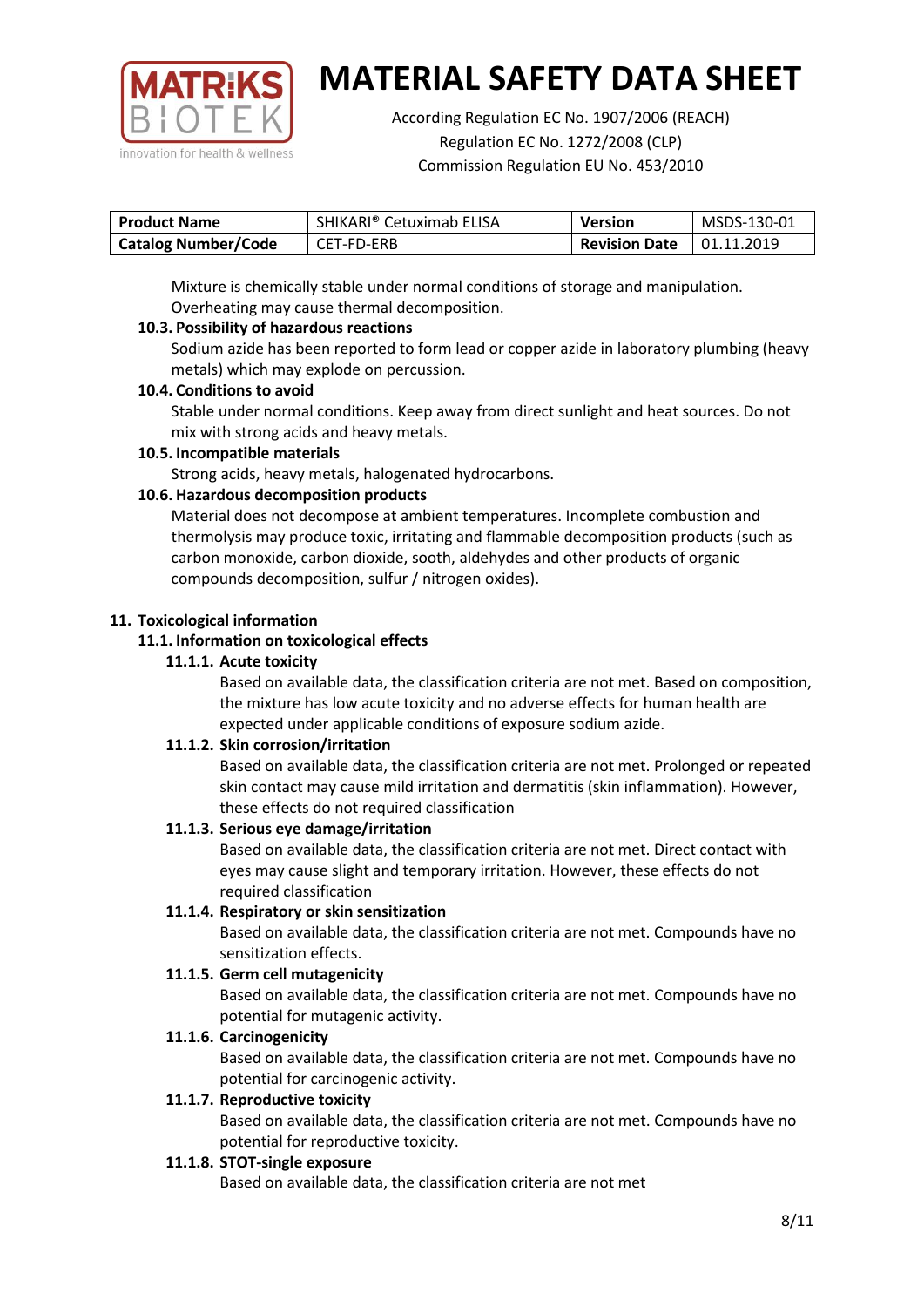

According Regulation EC No. 1907/2006 (REACH) Regulation EC No. 1272/2008 (CLP) Commission Regulation EU No. 453/2010

| <b>Product Name</b>        | SHIKARI® Cetuximab ELISA | <b>Version</b>       | MSDS-130-01       |
|----------------------------|--------------------------|----------------------|-------------------|
| <b>Catalog Number/Code</b> | CET-FD-ERB               | <b>Revision Date</b> | $\mid$ 01.11.2019 |

### **11.1.9. STOT-repeated exposure**

Based on available data, the classification criteria are not met.

### **11.1.10. Aspiration hazard**

Based on available data, the classification criteria are not met.

### **12. Ecological information**

### **12.1. Toxicity**

No data available.

- **12.2. Persistence and degradability** No data available.
- **12.3. Bio accumulative potential** No data available.
- **12.4. Mobility in soil** No data available.

### **12.5. Results of PBT and vPvB assessment**

The substances in the mixture do not meet the PBT/vPvB criteria according to REACH, annex XIII (content <0,1% w/w); the substances in the mixture are not included in the Candidate List of SVHC.

**12.6. Other adverse effects**

No data available.

# **13. Disposal considerations**

# **13.1. Waste treatment methods**

Product: Waste should be disposed of in accordance with federal, state and local environmental control regulations. Must not be composed together with household garbage.

Uncleaned packaging: Waste should be disposed of in accordance with federal, state and local environmental control regulations. Must not be composed together with household garbage.

General notes: Water hazard class 1 (German Regulation) (Self-assessment): Slightly hazardous for water. Do not allow undiluted product or large quantities of it to reach ground water, water course or sewage system

# **14. Transport information**

The mixture is not classified as dangerous for transport according to ADR/RID/IMDG/ICAO/IATA/ DGR

- **14.1. UN number:** None
- **14.2. Un proper shipping name:** None
- **14.3. Transport hazard class(es):** None
- **14.4. Packing group:** None
- **14.5. Environmental hazards:** None
- **14.6. Special precautions for user:** Not applicable.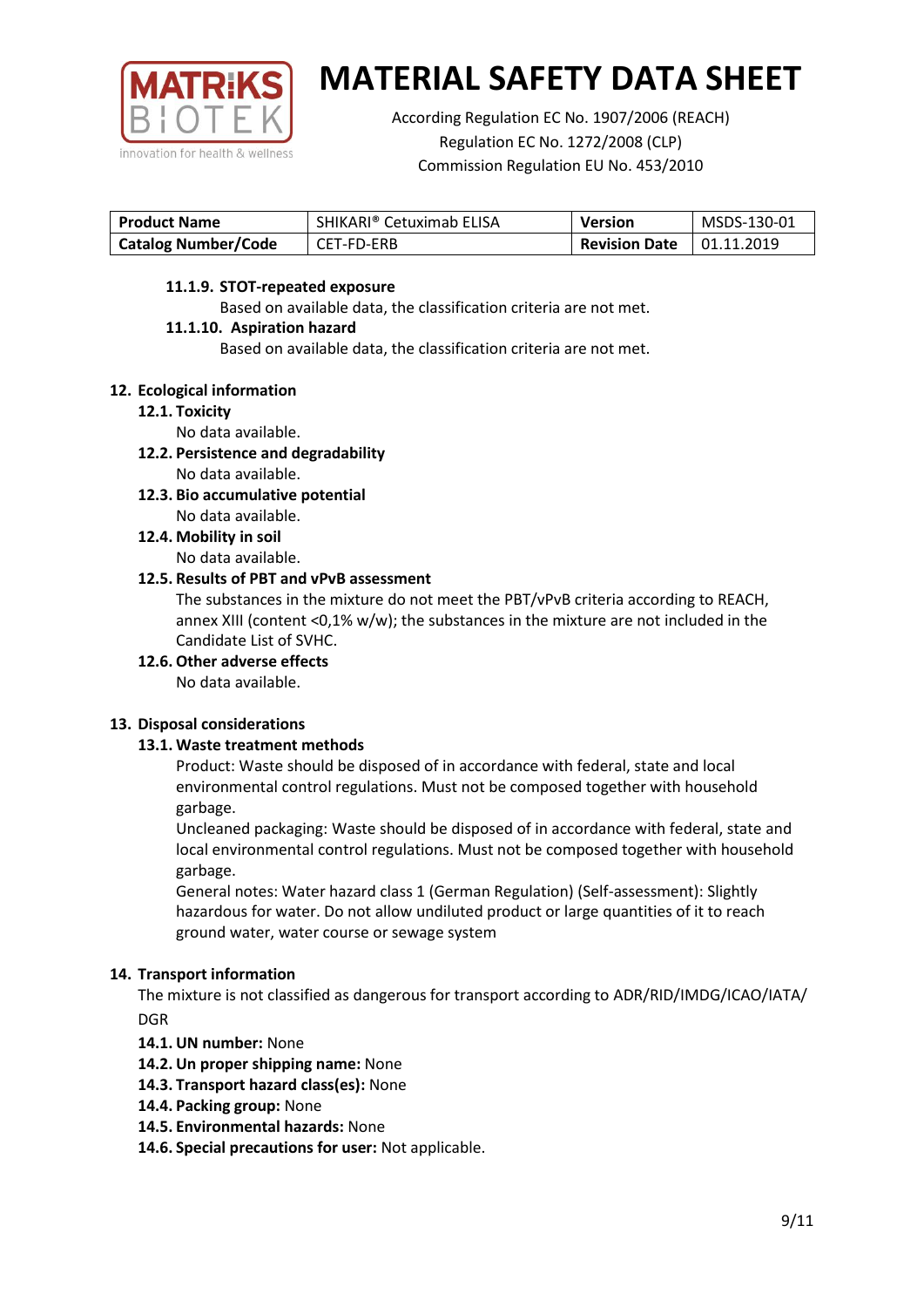

According Regulation EC No. 1907/2006 (REACH) Regulation EC No. 1272/2008 (CLP) Commission Regulation EU No. 453/2010

| <b>Product Name</b>        | SHIKARI® Cetuximab ELISA | <b>Version</b>       | MSDS-130-01       |
|----------------------------|--------------------------|----------------------|-------------------|
| <b>Catalog Number/Code</b> | CET-FD-ERB               | <b>Revision Date</b> | $\mid$ 01.11.2019 |

**14.7. Transport in bulk according to Annex II of MARPOL 73/78 and the IBC Code:** Not applicable.

# **15. Regulatory information**

This Safety Data Sheet is prepared according to;

REGULATION (EC) No 1907/2006 OF THE EUROPEAN PARLIAMENT AND OF THE COUNCIL of 18 December 2006 concerning the Registration, Evaluation, Authorization and Restriction of Chemicals (REACH), establishing a European Chemicals Agency, amending Directive 1999/45/EC and repealing Council Regulation (EEC) No 793/93 and Commission Regulation (EC) No 1488/94 as well as Council Directive 76/769/EEC and Commission Directives 91/155/EEC, 93/67/EEC, 93/105/EC and 2000/21/EC

### **15.1. Safety, health and environmental regulations/legislation specific for the substance or mixture**

No data available.

### **15.2. Chemical safety assessment**

No data available.

### **16. Other information**

### **16.1. "H code" and "R Phrases" used in this document**

| H301      | Toxic if swallowed                                         |
|-----------|------------------------------------------------------------|
| H311      | Toxic in contact with skin                                 |
| H314      | Causes severe skin burns and eye damage                    |
| H315      | Causes skin irritation                                     |
| H317      | May cause an allergic skin reaction                        |
| H319      | Cause serious eye irritation                               |
| H331      | Toxic if inhaled                                           |
| H335      | May cause respiratory irritation                           |
| H400      | Very toxic to aquatic life                                 |
| H410      | Very toxic to aquatic life with long lasting effects       |
| R23/24/25 | Toxic by inhalation, in contact with skin and if swallowed |
| R34       | Causes burns                                               |
| R37       | Irritating to respiratory system                           |
| R36/37/38 | Irritating to eyes, respiratory system and skin            |
| R43       | May cause sensitisation by skin contact                    |
|           |                                                            |